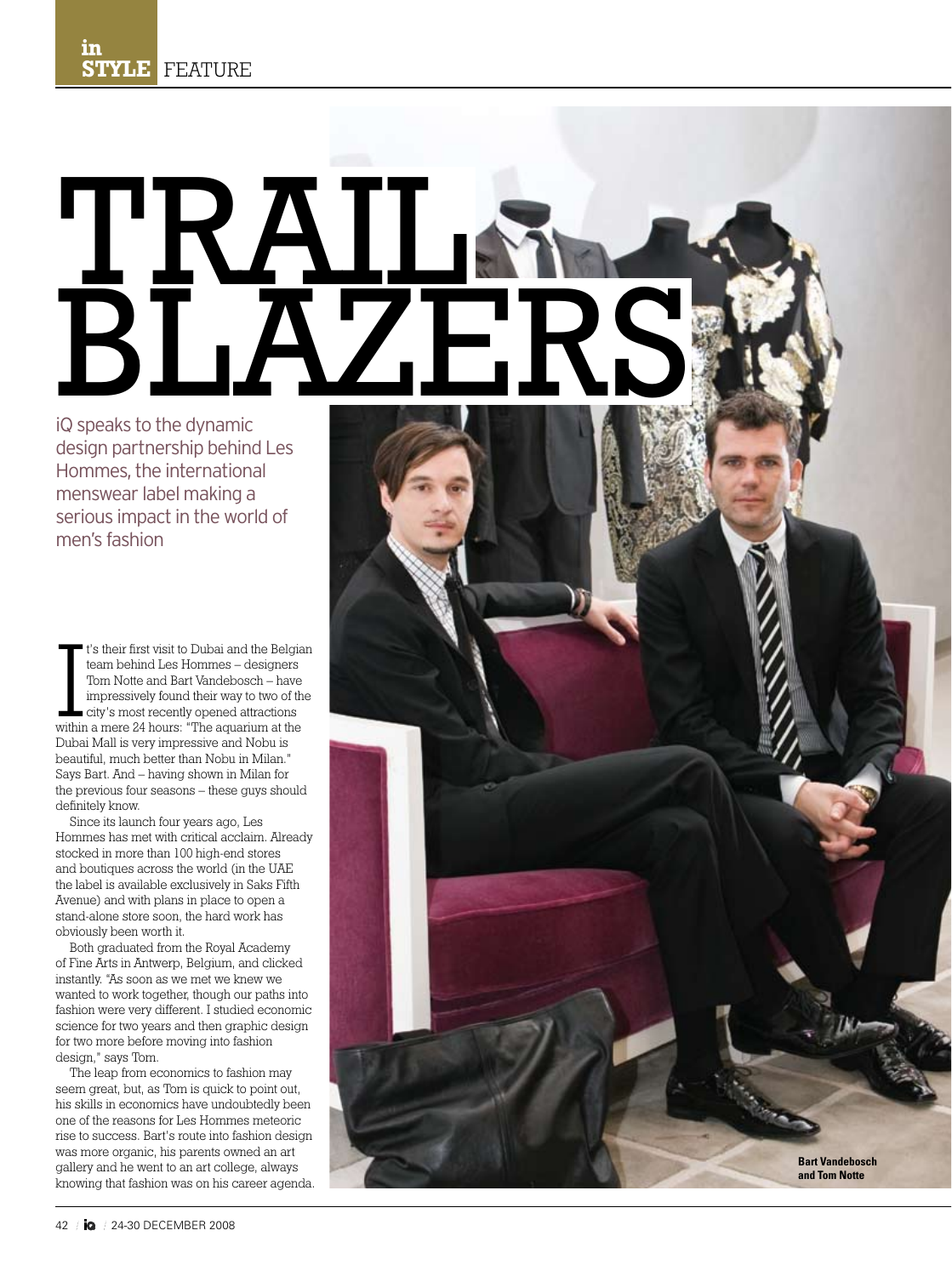After working for Olivier Theyskens (the artistic director at Nina Ricci) for three months, Tom chose to work for a commercial brand to pick up company experience. Shortly after Bart's graduation they decided to combine forces and Les Hommes was formed.

"We were working together in the first year at the academy and we started to think about putting together a small collection," says Tom. "We didn't know what we were going to do and we had no idea about the logistics involved in setting up a fashion label, but we knew there was definitely room in the market for a range of clothing with a design aesthetic such as ours." Bart continues: "We started with just the two of us – no staff, nothing – in our apartment. Our parents gave us a computer and we bought a fax machine, which we were very excited about at the time. We handled every aspect of the business, literally everything: designing, making phone calls, sales, accounts, dealing with production, marketing – even driving the delivery van. It was really hard work, but we gained experience in every area of the business and we think that this is definitely one of our strengths. Many designers don't have first hand experience of these things and I think to run a successful business you need to be aware of every cog in the machine."

For most people the idea of living and working together with one other person in such close proximity isn't a prospect to relish, but for Tom and Bart their closeness is the key ingredient to the label.

"We fight a lot, but that's cool – it's a creative process," says Tom. "We even design sitting next to each other on one piece of paper with two hands correcting and adding to the design, until gradually we have a fully formed concept that we're both happy with. It probably doesn't work for many, but this is how we've always done it, sometimes the best inspiration comes from just sitting around in the pub together.

"Of course, we take a different approach when we create. I take a more architectural approach when designing and – considering my background – I evaluate the economic reality of the designs, the selling capacity, etc. Bart is more poetic and organic, thinking in terms of form and shape, you know, opposites attract. But you often can't evaluate or predict how well something is going to sell."

Bart interrupts him, saying "Sometimes pieces you think will sell don't and others that you think aren't commercial will sellout. This is where Tom and I often disagree. I don't think you can predict buying patterns so easily." (The discussion gets slightly heated now – iQ can see evidence of the in-fighting mentioned in our earlier conversation).

Describing their collections as "modern nostalgic", Tom and Bart explain that their design aesthetic looks to the past for inspiration and then updates it in a contemporary way creating a luxe, vintage feel that is at the same time wearable. Tom believes that it's this design signature – during the current economic crisis – that

## **'Karl Lagerfeld is a big fan of our jackets'**

will see consumers remaining loyal to the Les Hommes brand. "I think it's a time for decisions and to be aware of what you're doing. You have to be different, you have to be good and you need to convince consumers that you have the right product for them. I'm an eternal optimist and I'm confident that we'll have a firm customer base throughout the credit crunch."

The fact that the brand also has a huge celebrity following will obviously be useful – the label is regularly used to kit out singers



XXXXXX wart Photos XXXXXX Photos ) ١RT Š Words Paul E PAUL Words